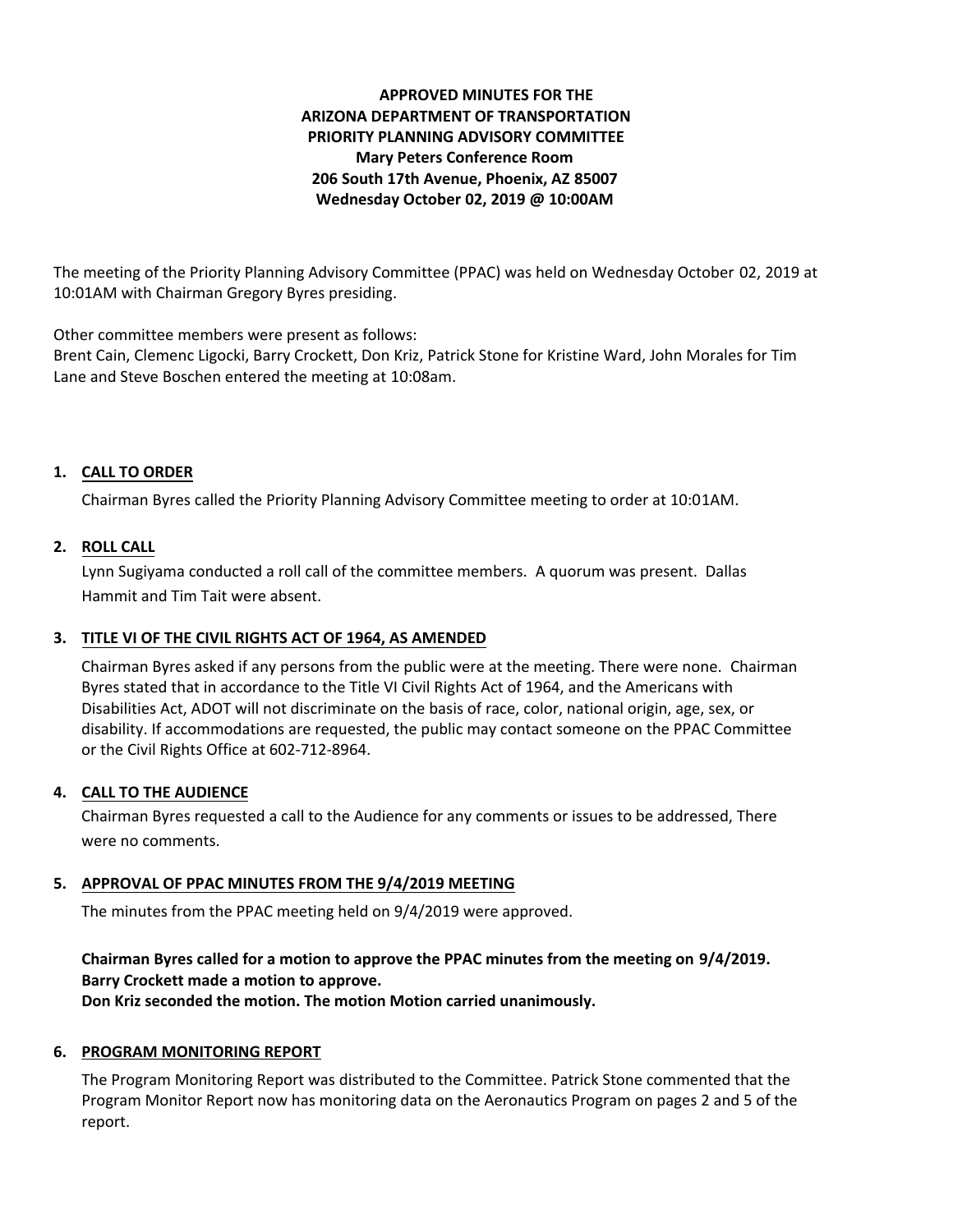#### **7. MAG Freeway Lifecycle Program - Approval of the Rebalancing of the MAG Program**

Discussion and Possible Action Materials to be Provided

**Project Manager:** Myrna Bondoc

**Item 7 was presented by: Myrna Bondoc Chairman called for a motion to approve Item 7. Barry Crockett made the motion to approve. Brent Cain seconded the motion. Motion carried unanimously**

**Discussion followed that the MAG Program has revisions that will be made for the State Transportation Board Meeting on October 18, 2019. The revised MAG Program was approved by the MAG Regional Council on September 25, 2019.**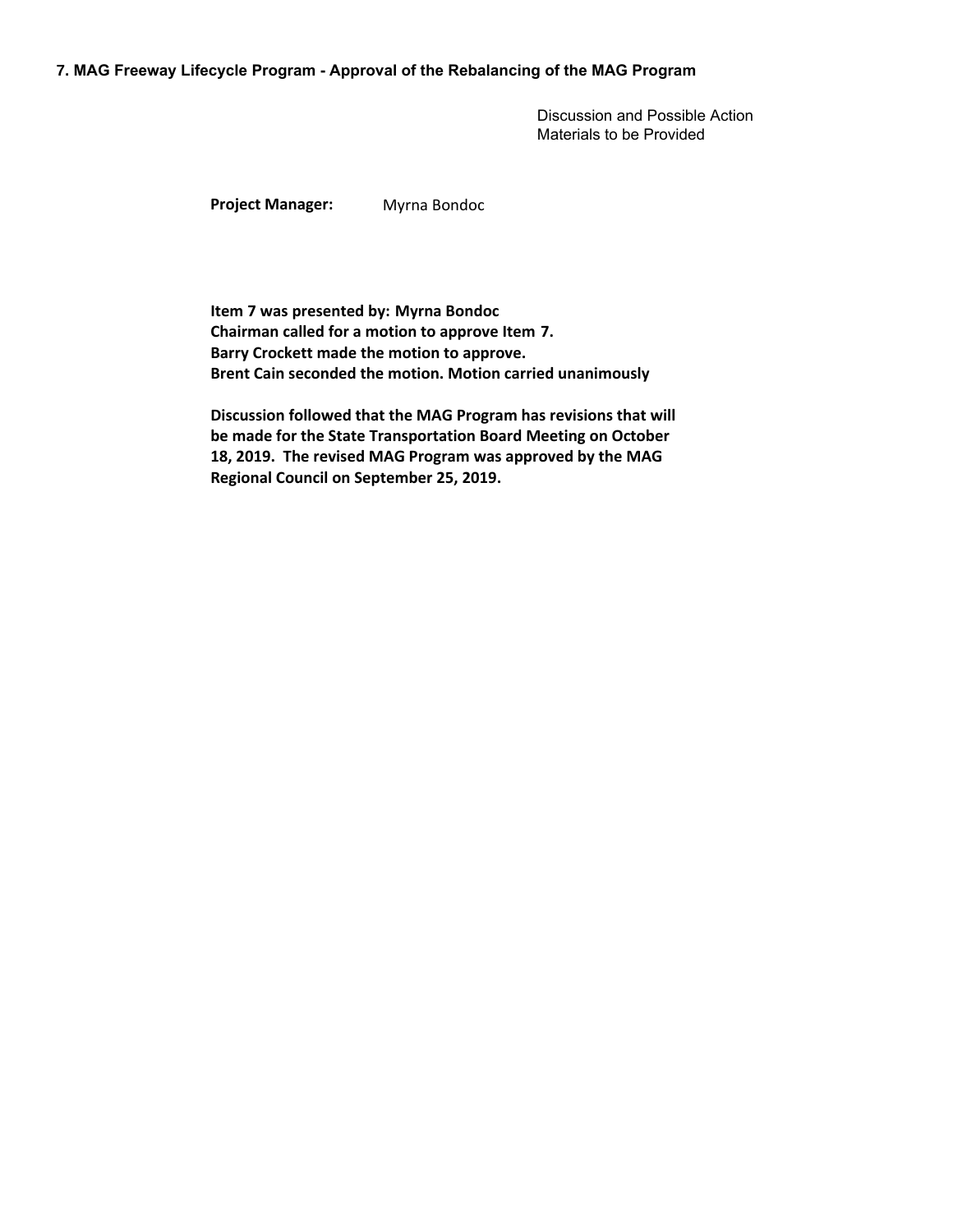#### **8. 2019-2024 TRANSPORTATION FACILITIES CONSTRUCTION: DISCUSSION AND POSSIBLE ACTION ON**

| $8 - 1$ | Route & MP:                | I-40 @ MP 190.0                        |
|---------|----------------------------|----------------------------------------|
|         | <b>Project Name:</b>       | A-1 MOUNTAIN TI UNDERPASS              |
|         | <b>Type of Work:</b>       | <b>CONSTRUCT BRIDGE REHABILITATION</b> |
|         | County:                    | Coconino                               |
|         | District:                  | Northcentral                           |
|         | Schedule:                  |                                        |
|         | Project:                   | F010701D TIP#: 8804                    |
|         | <b>Project Manager:</b>    | Jennifer Acuna                         |
|         | <b>Program Amount:</b>     | \$578,000                              |
|         | <b>New Program Amount:</b> | \$641,000                              |
|         | <b>Requested Action:</b>   | Scope change.                          |
|         |                            | Increase budget.                       |

**Item 7-1 was presented by: Jennifer Acuna Chairman called for a motion to approve Item 8-1. Barry Crockett made the motion to approve. Patrick Stone seconded the motion. Motion carried unanimously**

| $8 - 2$ | Route & MP:                |                               |
|---------|----------------------------|-------------------------------|
|         | <b>Project Name:</b>       | Tonto National Forest Liaison |
|         | Type of Work:              | Project support               |
|         | County:                    |                               |
|         | District:                  |                               |
|         | Schedule:                  |                               |
|         | <b>Project:</b>            | M713501X TIP#: 101543         |
|         | <b>Project Manager:</b>    | <b>Kris Powell</b>            |
|         | <b>Program Amount:</b>     | \$0                           |
|         | <b>New Program Amount:</b> | \$252,000                     |
|         | <b>Requested Action:</b>   | Establish a new project       |

**Item 8-2 was presented by: Kris Powell Chairman called for a motion to approve Item 8-2. Patrick Stone made the motion to approve. Don Kriz seconded the motion. Motion carried unanimously**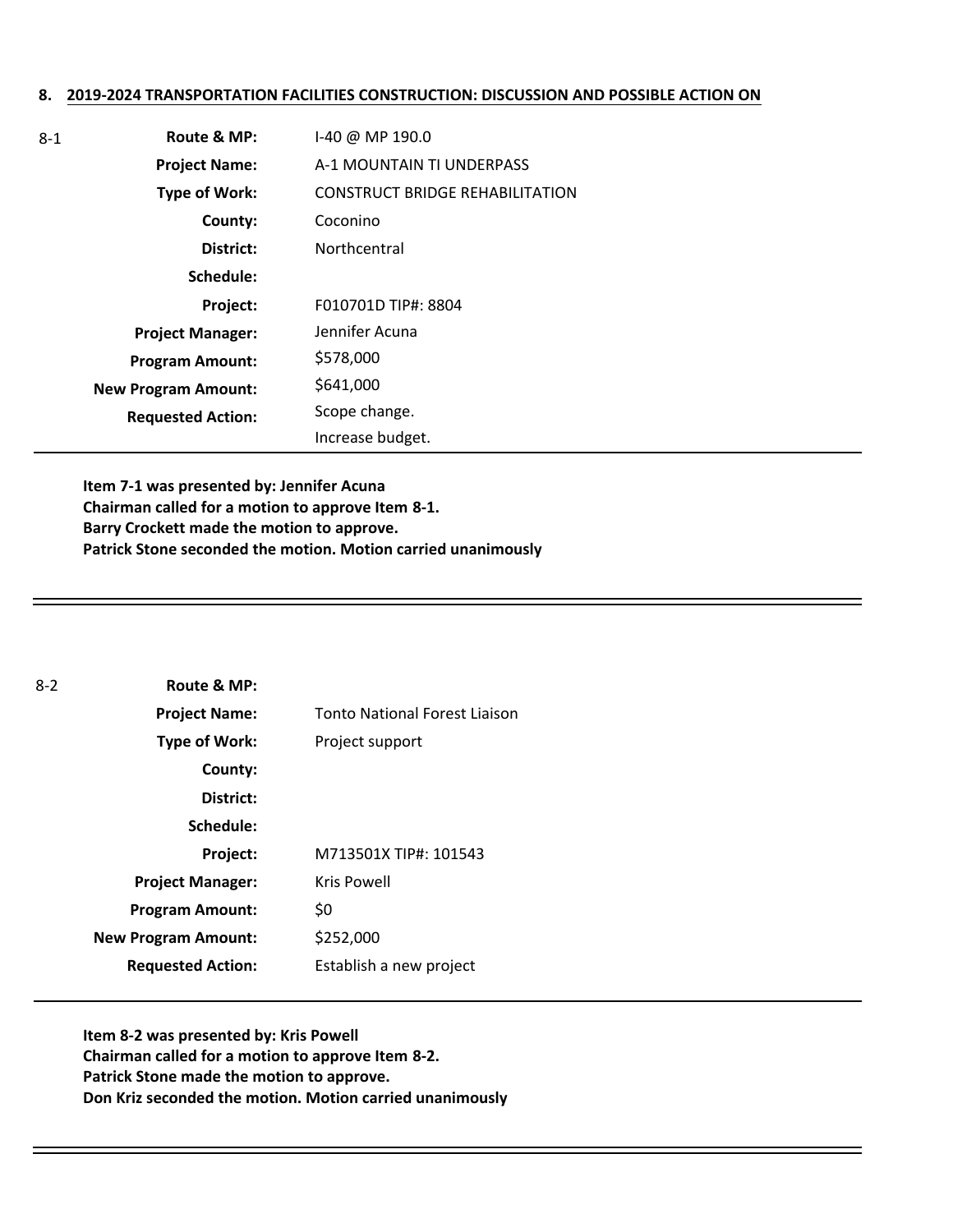| $8-3$ | Route & MP:                | SB 10B @ MP 306.4             |
|-------|----------------------------|-------------------------------|
|       | <b>Project Name:</b>       | <b>SAN PEDRO RIVER BRIDGE</b> |
|       | <b>Type of Work:</b>       | <b>BRIDGE REHABILITATION</b>  |
|       | County:                    | Cochise                       |
|       | District:                  | Southcentral                  |
|       | Schedule:                  |                               |
|       | Project:                   | H845101D TIP#: 100185         |
|       | <b>Project Manager:</b>    | Olivier Mirza                 |
|       | <b>Program Amount:</b>     | \$408,000                     |
|       | <b>New Program Amount:</b> | \$692,000                     |
|       | <b>Requested Action:</b>   | Increase budget.              |
|       |                            | Change Type of Work.          |

**Item 8-3 was presented by: Olivier Mirza Chairman called for a motion to approve Item 8-3. Steve Boschen made the motion to approve. Barry Crockett seconded the motion. Motion carried unanimously**

| $8 - 4$ | Route & MP:                | I-40 @ MP 23.0                                     |
|---------|----------------------------|----------------------------------------------------|
|         | <b>Project Name:</b>       | I-40 BRIDGES, MACKENZIE WASH EB - GRIFFITH WASH WB |
|         | Type of Work:              | <b>CONSTRUCT BRIDGE REHABILITATION</b>             |
|         | County:                    | Mohave                                             |
|         | District:                  | Northwest                                          |
|         | Schedule:                  |                                                    |
|         | Project:                   | F016201D TIP#: 8375                                |
|         | <b>Project Manager:</b>    | Olivier Mirza                                      |
|         | <b>Program Amount:</b>     | \$562,000                                          |
|         | <b>New Program Amount:</b> | \$661,000                                          |
|         | <b>Requested Action:</b>   | Increase Budget.                                   |
|         |                            | Increase Scope.                                    |

**Item 8-4 was presented by: Olivier Mirza Chairman called for a motion to approve Item 8-4. Patrick Stone made the motion to approve. Barry Crockett seconded the motion. Motion carried unanimously**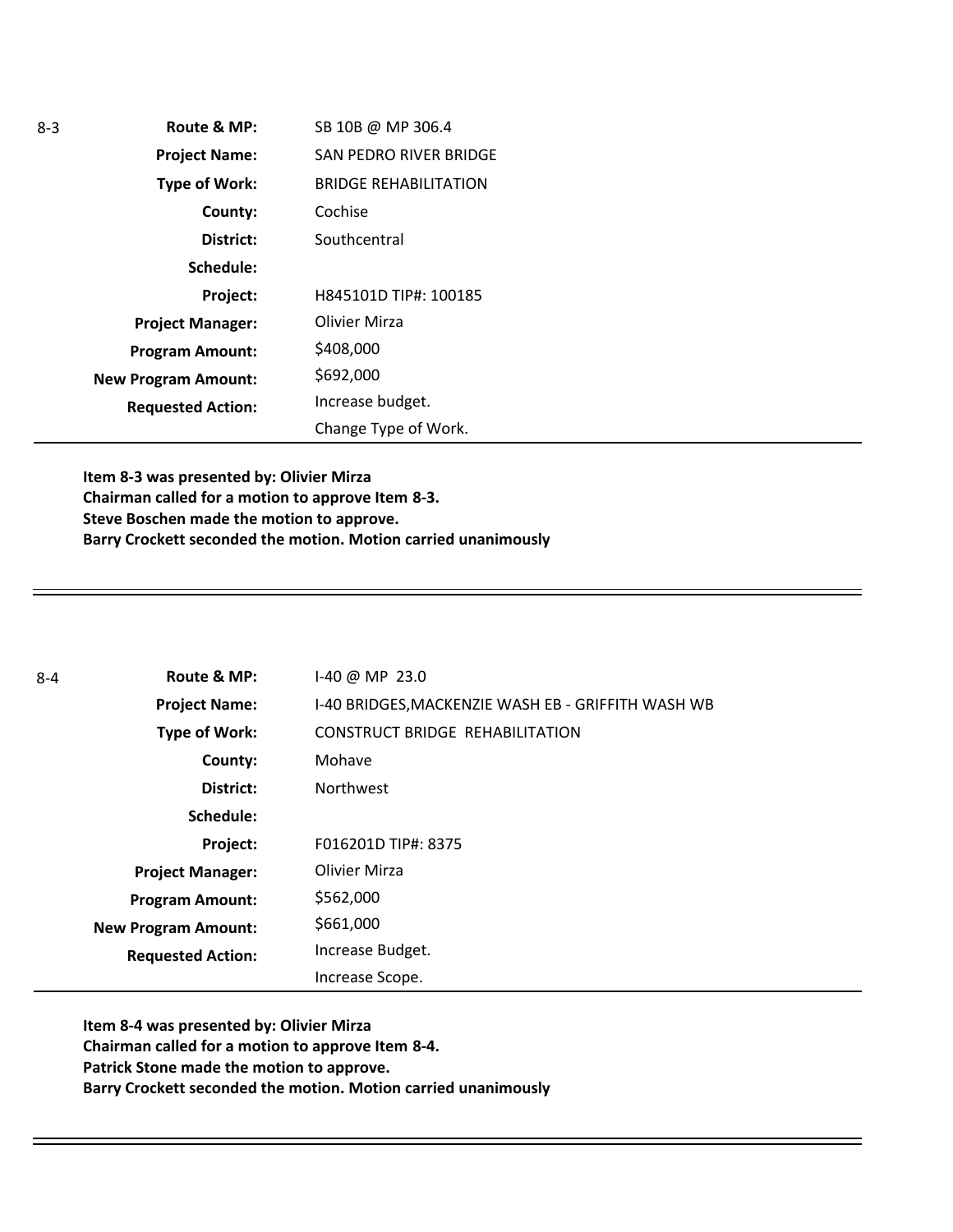| 5 | Route & MP:                | I-40 @ MP 198.1              |
|---|----------------------------|------------------------------|
|   | <b>Project Name:</b>       | BUTLER AVE TI OP & 4TH ST UP |
|   | <b>Type of Work:</b>       | <b>BRIDGE REPLACEMENT</b>    |
|   | County:                    | Coconino                     |
|   | District:                  | Northcentral                 |
|   | Schedule:                  | FY 202020                    |
|   | Project:                   | H881501C TIP#: 19816         |
|   | <b>Project Manager:</b>    | Rashidul Haque               |
|   | <b>Program Amount:</b>     | \$12,600,000                 |
|   | <b>New Program Amount:</b> | \$14,014,000                 |
|   | <b>Requested Action:</b>   | Increase budget.             |

**Item 8-5 was presented by: Rashidul Haque Chairman called for a motion to approve Item 8-5. Steve Boschen made the motion to approve. Barry Crockett seconded the motion. Motion carried unanimously**

| $8 - 6$ | Route & MP:                | SR 260 @ MP 341.7              |
|---------|----------------------------|--------------------------------|
|         | <b>Project Name:</b>       | CHURCH STREET - KNOTTINGHAM LN |
|         | <b>Type of Work:</b>       | PAVEMENT REHABILITATION        |
|         | County:                    | Navajo                         |
|         | District:                  | <b>Northeast</b>               |
|         | Schedule:                  |                                |
|         | Project:                   | F020101D TIP#: 9114            |
|         | <b>Project Manager:</b>    | <b>Thomas Oreilly</b>          |
|         | <b>Program Amount:</b>     | \$372,000                      |
|         | <b>New Program Amount:</b> | \$678,000                      |
|         | <b>Requested Action:</b>   | Increase budget.               |
|         |                            | Add Scope.                     |

**Item 8-6 was presented by: Thomas Oreilly Chairman called for a motion to approve Item 8-6. Patrick Stone made the motion to approve. Barry Crockett seconded the motion. Motion carried unanimously**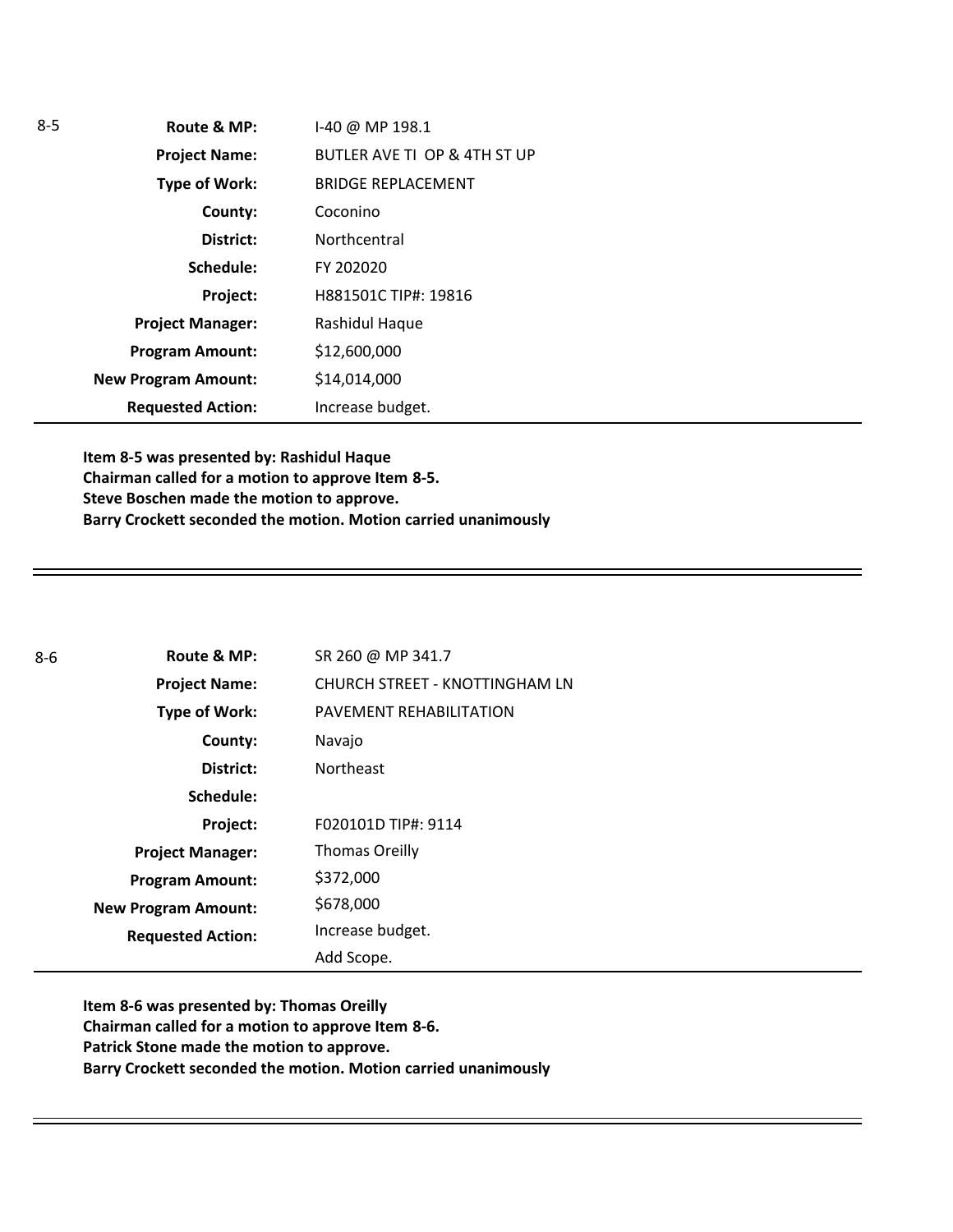|  | Route & MP:                | 40 @ MP 191.0                       |
|--|----------------------------|-------------------------------------|
|  | <b>Project Name:</b>       | W FLAGSTAFF TI OVERPASS EB/WB       |
|  | Type of Work:              | <b>CONSTRUCT BRIDGE REPLACEMENT</b> |
|  | County:                    | Coconino                            |
|  | District:                  | Northcentral                        |
|  | Schedule:                  | FY 2020                             |
|  | Project:                   | H877701C TIP#: 55214                |
|  | <b>Project Manager:</b>    | Trent Kelso                         |
|  | <b>Program Amount:</b>     | \$7,000,000                         |
|  | <b>New Program Amount:</b> | \$9,350,000                         |
|  | <b>Requested Action:</b>   | <b>Increase Budget</b>              |

**Item 8-7 was presented by: Trent Kelso Chairman called for a motion to approve Item 8-7. Brent Cain made the motion to approve. Barry Crockett seconded the motion. Motion carried unanimously**

| $8 - 8$ | Route & MP:                | SR 347 @ MP 173.0                  |
|---------|----------------------------|------------------------------------|
|         | <b>Project Name:</b>       | SR 347 @ UNION PACIFIC RAILROAD    |
|         | <b>Type of Work:</b>       | <b>CONSTRUCT RAILROAD OVERPASS</b> |
|         | County:                    | Pinal                              |
|         | District:                  | Central                            |
|         | Schedule:                  |                                    |
|         | Project:                   | H700702R TIP#: 100337              |
|         | <b>Project Manager:</b>    | Tricia Brown                       |
|         | <b>Program Amount:</b>     | \$17,315,000                       |
|         | <b>New Program Amount:</b> | \$22,329,000                       |
|         | <b>Requested Action:</b>   | Increase ROW budget.               |

**Item 8-8 was presented by: Tricia Brown Chairman called for a motion to approve Item 8-8. Steve Boschen made the motion to approve. Barry Crockett seconded the motion. Motion carried unanimously**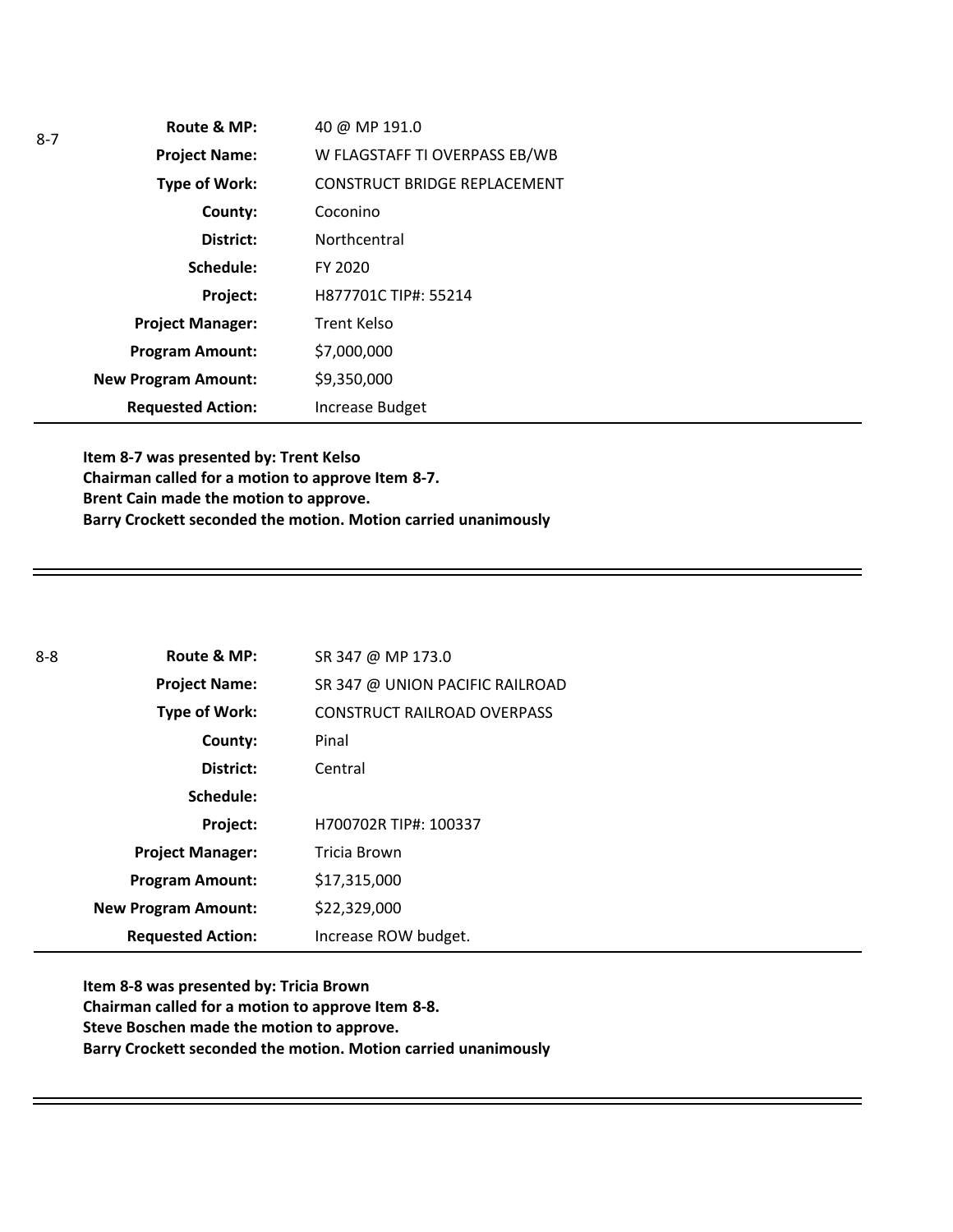| $9-1.$ | AIRPORT NAME:<br><b>GRANT MANAGER:</b><br><b>REQUESTED ACTION:</b>        | <b>Eric Marcus Municipal Airport</b><br>Lisa Yahraus<br>Approve Project Committee Recommendation |
|--------|---------------------------------------------------------------------------|--------------------------------------------------------------------------------------------------|
| $9-3.$ | <b>AIRPORT NAME:</b><br><b>GRANT MANAGER:</b><br><b>REQUESTED ACTION:</b> | <b>Benson Municipal Airport</b><br>Lisa Yahraus<br>Approve Project Committee Recommendations     |
| $9-4.$ | <b>AIRPORT NAME:</b><br><b>GRANT MANAGER:</b><br><b>REQUESTED ACTION:</b> | <b>Window Rock Airport</b><br>Lisa Yahraus<br>Approve Project Committee Recommendations          |
| 9-5.   | <b>AIRPORT NAME:</b><br><b>GRANT MANAGFR:</b><br><b>REQUESTED ACTION:</b> | Yuma MCAS/Yuma International<br>Lisa Yahraus<br>Approve Project Committee Recommendations        |

**Chairman Byres requested that Items 9-1, 9-3, 9-4, and 9-5 be taken together. Items 9-1, 9-3, 9-4 and 9-5 were presented by: Lisa Yahraus Chairman called for a motion to approve Items 9-1, 9-3, 9-4, and 9-5. Patrick Stone made the motion to approve. Steve Boschen seconded the motion. Motion carried unanimously**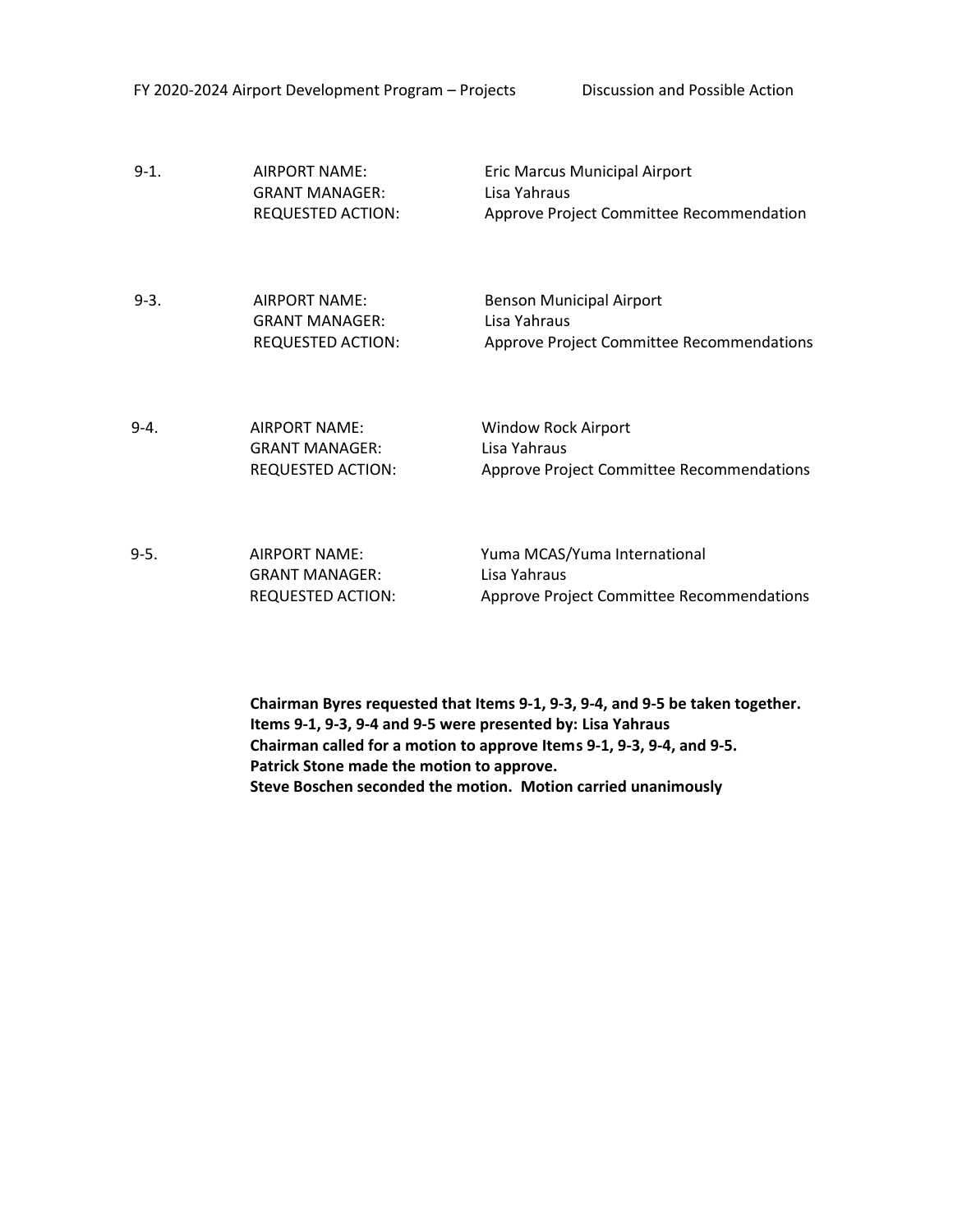9-8. AIRPORT NAME: GRANT MANAGER: REQUESTED ACTION: Eloy Municipal Airport Margie Cerda Approve Project Committee Recommendations

9-9. AIRPORT NAME: GRANT MANAGER: REQUESTED ACTION: Ryan Airfield Margie Cerda Approve Project Committee Recommendations

**Chairman Byres requested that Items 9-8 and 9-9 be taken together. Items 9-8 and 9-9 were presented by: Margie Cerda Chairman called for a motion to approve Items 9-8 and 9-9. Patrick Stone made the motion to approve. Steve Boschen seconded the motion. Motion carried unanimously**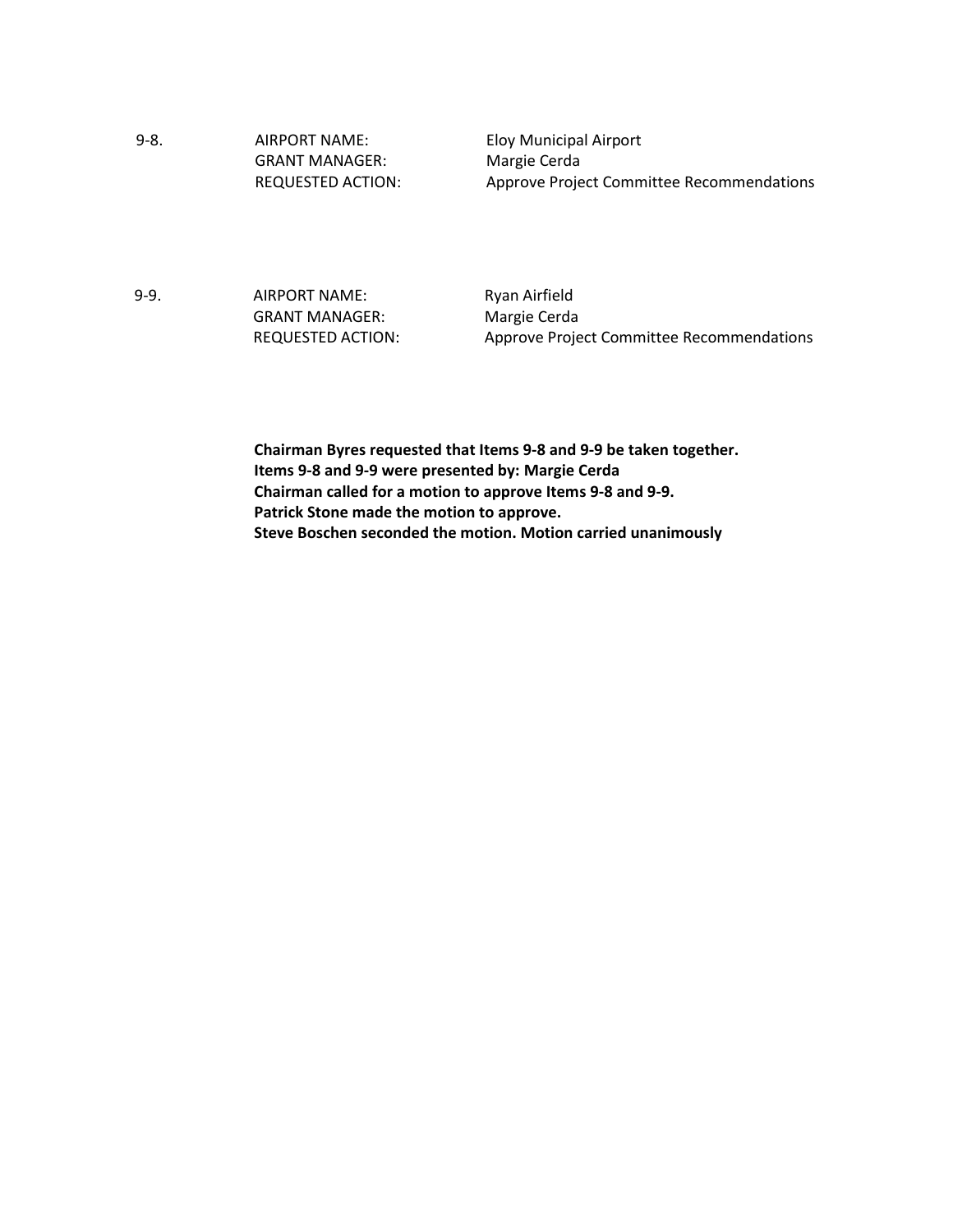9-7. AIRPORT NAME: Ernest A Love Field GRANT MANAGER: Margie Cerda

REQUESTED ACTION: Approve Project Committee Recommendations

**Chairman Byres requested that Item 9-7 be presented. Item 9-7 was presented by: Margie Cerda Chairman called for a motion to approve Item 9-7. Steve Boschen made the motion to approve. Patrick Stone seconded the motion. Motion carried unanimously.** 

**Discussion followed that the Justification for Recommendation be revised to provide explanation.** 

9-2. AIRPORT NAME: GRANT MANAGER: REQUESTED ACTION: Phoenix Deer Valley Airport Lisa Yahraus Approve Project Committee Recommendations

**Chairman Byres that Item 9-2 be presented. Item 9-2 was presented by: Lisa Yahraus Chairman called for a motion to approve Item 9-2. Barry Crockett made the motion to approve. Patrick Stone seconded the motion. Motion carried unanimously**

**Discussion followed that the Justification for Recommendation be revised to show reason for increase.** 

9-6. AIRPORT NAME: Show Low Regional GRANT MANAGER: Lisa Yahraus

REQUESTED ACTION: Approve Project Committee Recommendations

**Chairman Byres that Item 9-6 be presented. Item 9-6 was presented by: Lisa Yahraus Chairman called for a motion to approve Item 9-6. Steve Boschen made the motion to approve. Barry Crockett seconded the motion. Motion carried unanimously**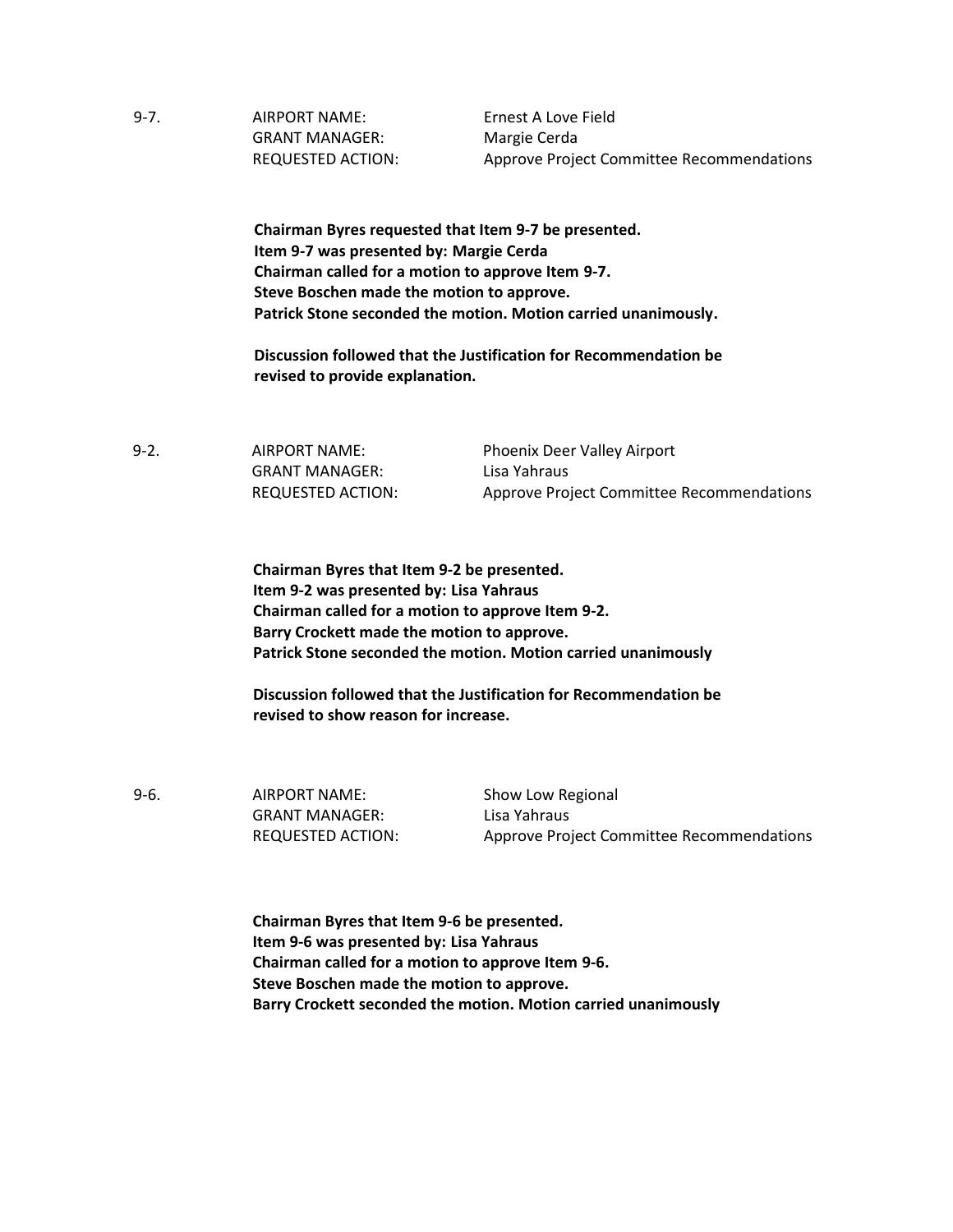9-10. AIRPORT NAME: Laughlin / Bullhead International GRANT MANAGER: Margie Cerda

REQUESTED ACTION: Approve Project Committee Recommendations

**Chairman Byres that Item 9-10 be presented. Item 9-10 was presented by: Margie Cerda Chairman called for a motion to approve Item 9-10. Steve Boschen made the motion to approve. Patrick Stone seconded the motion. Motion carried unanimously**

**Discussion followed that the Justification for Recommendation be revised to show reason for increase.** 

9-11. AIRPORT NAME: Laughlin / Bullhead International GRANT MANAGER: Margie Cerda

REQUESTED ACTION: Approve Project Committee Recommendations

**Chairman Byres that Item 9-11 be presented. Item 9-11 was presented by: Margie Cerda Chairman called for a motion to approve Item 9-11. Patrick Stone made the motion to approve. Steve Boschen seconded the motion. Motion carried unanimously**

**Discussion followed that the Justification for Recommendation be revised to show reason for increase. Don Kriz said that the Project Recommendation Forms will be revised for the State Transportation Board Meeting on October 18, 2019.**